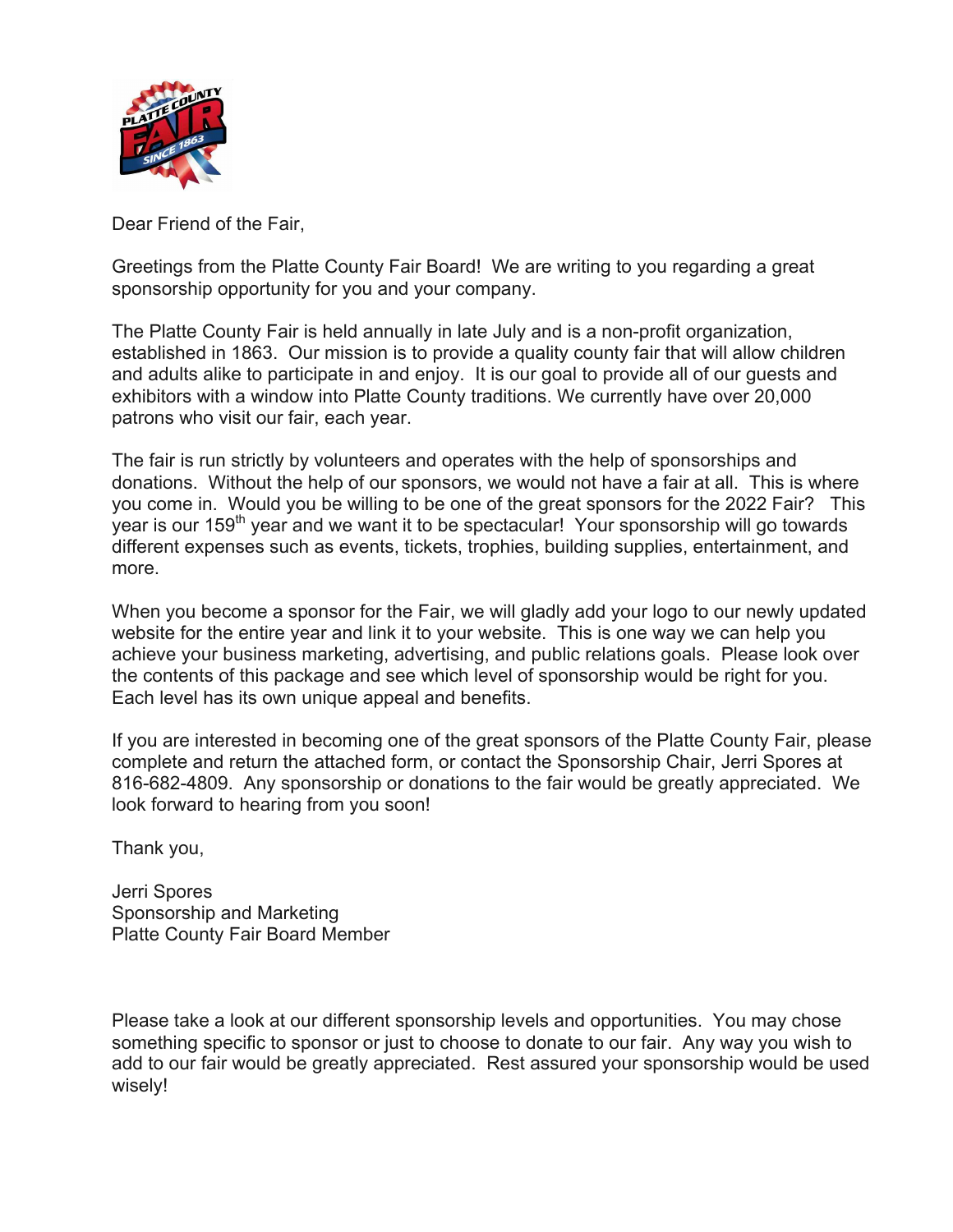# **\$5,000 Gold Ribbon Sponsor**

Benefits Include:

- 3 X 5 foot banner placed at each walk-in gate (2, supplied by us).
- 20 VIP DAY Passes to the 2022 Fair.
- On stage recognition at all events during the fair.
- Opportunity to supply promotional items to be tossed into the grandstand crowd.
- Name and logo placed on our website, visible throughout the year.
- Recognition as a sponsor on social media.

## **\$2,500 Blue Ribbon Sponsor**

Benefits Include:

- 3 X 5 foot banner placed at walk-in gate (1, supplied by us).
- 16 VIP DAY Passes to the 2022 Fair.
- On stage recognition at all grandstand events during the fair.
- Opportunity to supply promotional items to be tossed into the grandstand crowd.
- Name and logo placed on our website, visible throughout the year.
- Recognition as a sponsor on social media.

## **\$1,000 Red Ribbon Sponsor**

Benefits Include:

- 10 VIP DAY Passes to the 2022 Fair.
- 3 X 5 foot banner placed at walk-in gate (1, supplied by you).
- On stage recognition at all grandstand events during the fair.
- Opportunity to supply promotional items to be tossed into the grandstand crowd.
- Name and logo placed on our website, visible throughout the year.
- Recognition as a sponsor on social media.

#### **\$500 White Ribbon Sponsor**

Benefits Include:

- 5 VIP DAY Passes to the 2022 Fair.
- On stage recognition at all grandstand events during the fair.
- Opportunity to supply promotional items to be tossed into the grandstand crowd.
- Name and logo placed on our website, visible throughout the year.
- Recognition as a sponsor on social media.

#### **In-Kind Donations**

Any donation is greatly appreciated and will be used wisely.